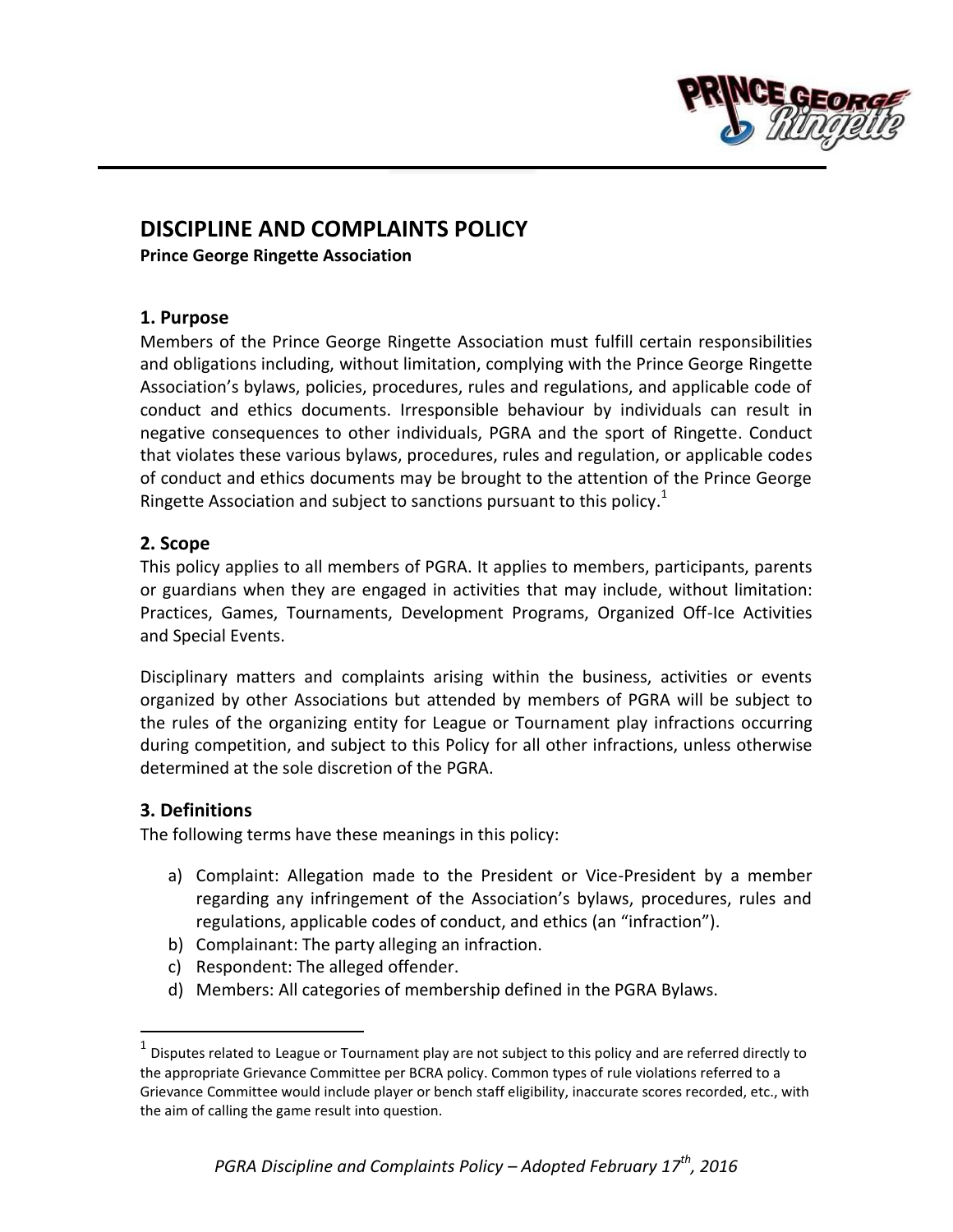- e) Case Manager: An individual appointed by PGRA to oversee the management and administration of complaints submitted to PGRA in accordance with this policy. Case Managers may be appointed on a complaint-by-complaint basis.
- f) Participants: Players, Coaches, Managers, Trainers and Officials registered with PGRA.
- g) Parents/Guardians: Legal representatives of participants where participants are under the age of 19.
- h) Member/ Volunteers and Employees: Any person performing paid or unpaid service to a member of PGRA.
- i) Infraction: Any infringement of the Association's bylaws, procedures, rules and regulations, applicable codes of conduct, and ethics.
- j) Panel: Three-person committee to review alleged infractions and, if an infraction is found to have occurred, to apply sanctions at its own discretion.
- k) Appeal: A formal process for disagreement with sanctions applied under this policy and subject to the Appeals Policy.
- l) Code of Conduct: Formal Player, Referee, Coach and Manager Codes of Conduct documents completed and signed by each individual and kept on file each season.
- m) Ethics: Generally accepted moral standards of behaviour in organized sports that are normally followed by reasonable Individuals.
- n) Director: A Director of the PGRA as defined by the Association's Bylaws.
- o) Officer: An Officer of the PGRA (President, Vice-President, Treasurer, Secretary and Registrar) as defined by the Association's Bylaws.

# **4. Procedure**

## **Reporting a Complaint**

Any member may report a complaint to the PGRA's President or Vice-President. The complaint must be made within fourteen (14) days of the alleged incident. The complaint may be a written or verbal complaint.

Anonymous complaints of a serious nature will be accepted upon the sole discretion of the Association.

## **Late Complaints**

A Complainant wishing to file a complaint after the fourteen (14) days of the date of the alleged incident must provide a written statement giving reasons for the requests for an exemption to this limitation. The decision to accept or reject the notice of complaint received outside the fourteen (14) day period will be at the sole discretion of the Association. This decision on whether to accept the complaint after a fourteen (14) day period is final, may not be appealed, and shall not form the basis of a defence.

## **Case Manager**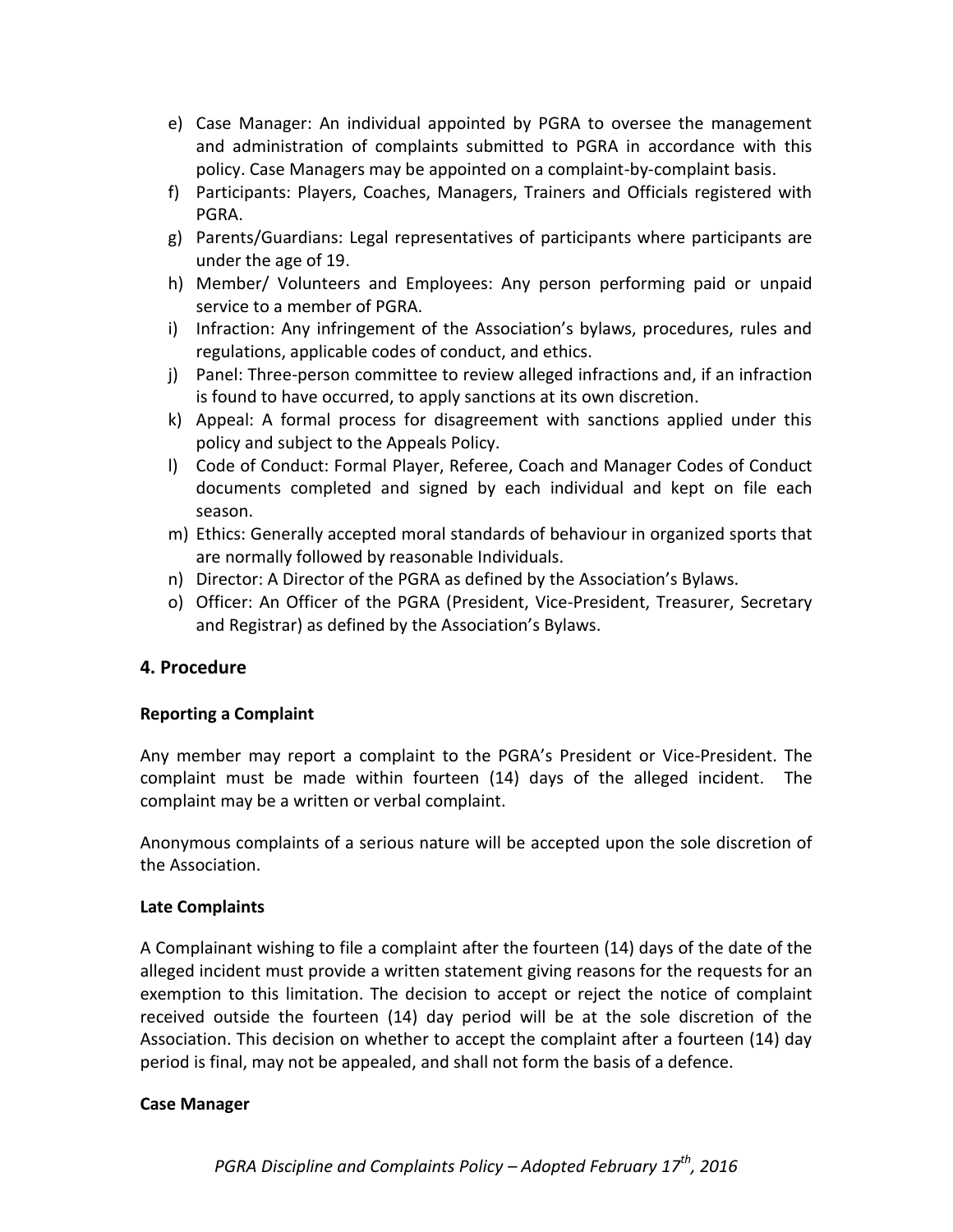Upon receipt of a complaint, the PGRA will assign a Case Manager to manage the complaint, and such appointment is not appealable.<sup>2</sup>

The Case Manager will be the Past-President, or an Officer of the Board (Vice-President, Secretary, Treasurer or Registrar). Where all of these Officers may be conflicted as Case Manager with the outcome or involved in the incident, the President may appoint another Director (i.e. Coaching, Division Coordinator, Officiating) or a third party that is not a Director of the Association.

The Case Manager must implement this policy in a timely manner. Respondents alleged to have committed a major infraction may be temporarily ineligible to participate in any PGRA events until sanctions have been determined and applied (which may or may not result in the formation of a panel and a hearing).

The Case Manager must:

- Determine whether the complaint is frivolous or within the jurisdiction of this Policy. If the Case Manager determines the complaint is frivolous or outside the jurisdiction of this policy, the complaint will be dismissed immediately. This decision may not be appealed;
- Coordinate all administrative aspects of the complaint;
- Consult the relevant Director(s) of Officer(s) (i.e. Coaching, Officials, Division Coordinator, etc.);
- Consult with the Respondent;
- Ensure the knowledge and participation of Parents / Guardians in any conversations or hearings with Respondents under 19 years of age;
- Determine if the complaint alleges a minor or major infraction; and
- Determine the appropriate sanction(s) to be applied to the specific situation.

The Case Manager may appoint a panel in accordance with this Policy (see "Procedure for Major Infraction Hearing by Panel" section). The Case Manager then must:

• Appoint all Panel members;

 $\overline{a}$ 

- Appoint a Panel member as the Panel Chair;
- Determine the format of the hearing in conjunction with the Panel Chair; and
- Provide administrative assistance and logistical support to the Panel, as required, to ensure a fair and timely proceeding.

An appropriate person (i.e. Director of Coaching, Director of Officiating, etc.) having authority may deal with Infractions occurring within competition immediately if necessary (in consultation with the PGRA President or Vice-President). In such situations, disciplinary sanctions will be for the duration of the competition, training,

 $2$  It is understood that the President of the Association may assign a Case Manager per the Association Bylaws section 7-1.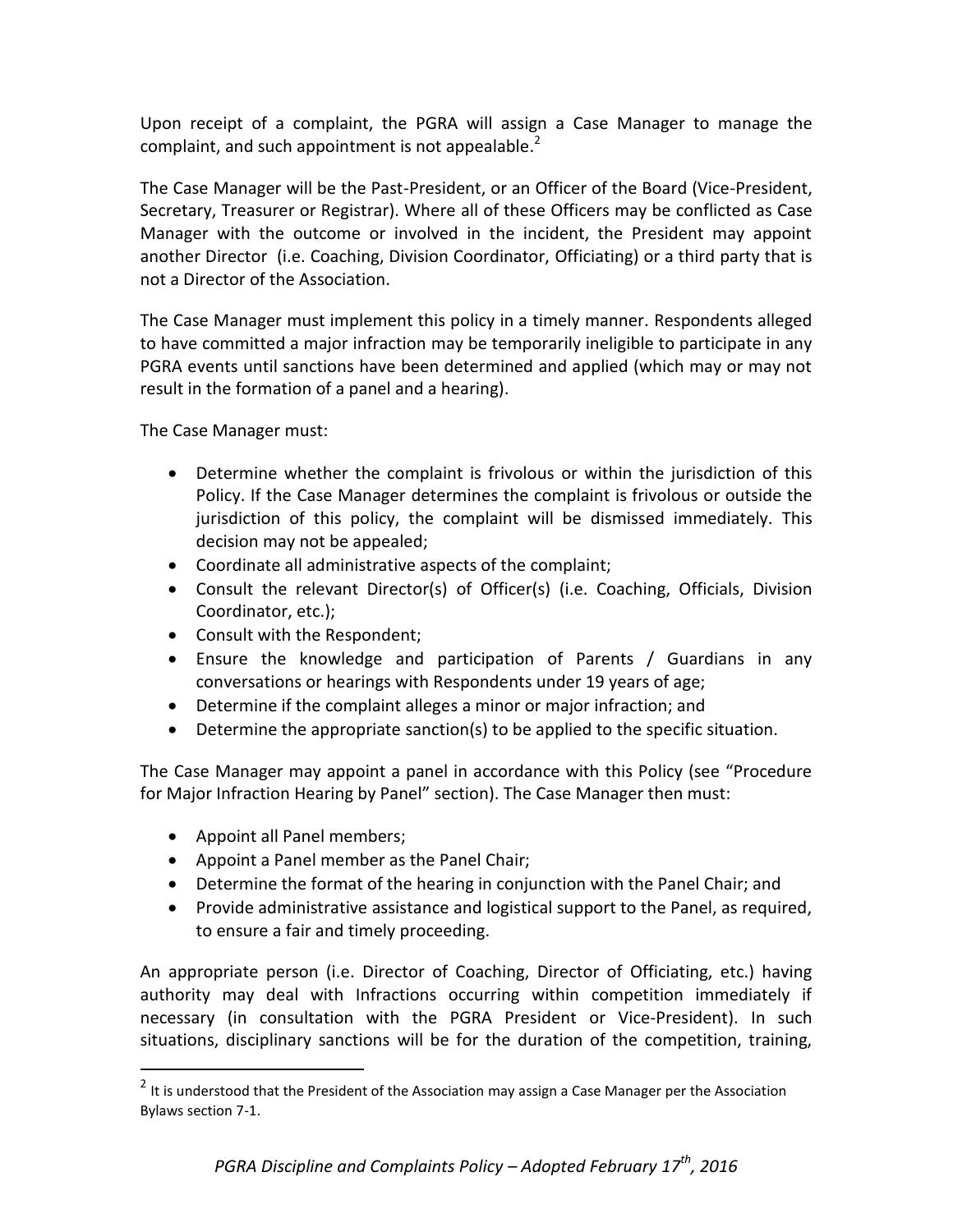activity or event only. Further sanctions for major infractions may be applied in accordance with this policy. Such further sanctions may be appealed according to the appeal provisions of this policy.

#### **Minor Infractions**

The Case Manager will refer Minor Infractions to the responsible Board Member having authority over the situation and the individual involved. The person in authority is normally restricted to a Director or Officer of the Association (i.e. Coaching or Officiating).

Minor infractions are single incidents of failing to achieve the expected standards of conduct that generally do not result in harm to others, PGRA or to the sport of Ringette. Minor infractions could include careless task performance, excessive absences, minor safety violations, failure to follow directions, an unintentional leakage of confidential information, and other examples of poor conduct.

In this manner this Policy will not inhibit PGRA Directors or Officers from managing the area of their responsibility except in the case of major infractions.

Procedures for dealing with minor infractions will be informal as compared to those for major infractions and will be determined at the discretion of the person responsible for discipline of such infractions (i.e. the responsible Board Member as noted above). The respondent must be informed of the nature of the infraction and provided a reasonable opportunity to respond to the complaint if she/he chooses to do so.

Penalties or measures for minor infractions, which may be applied singly or in combination, include the following:

- Verbal or written warning;
- Verbal or written apology;
- Service or other voluntary contribution to PGRA;
- Removal of certain privileges of membership or participation for a designated period of time;
- Suspension from the current competition, activity or event; or
- Any other sanction considered appropriate for the offence.

Minor infractions that result in discipline will be recorded and maintained by PGRA. Repeat minor infractions may result in further such incidents being considered a major infraction.

## **Major Infractions**

Major infractions are single or repeated instances of failing to achieve the expected standards of conduct that result in, or have the potential to result in, harm to other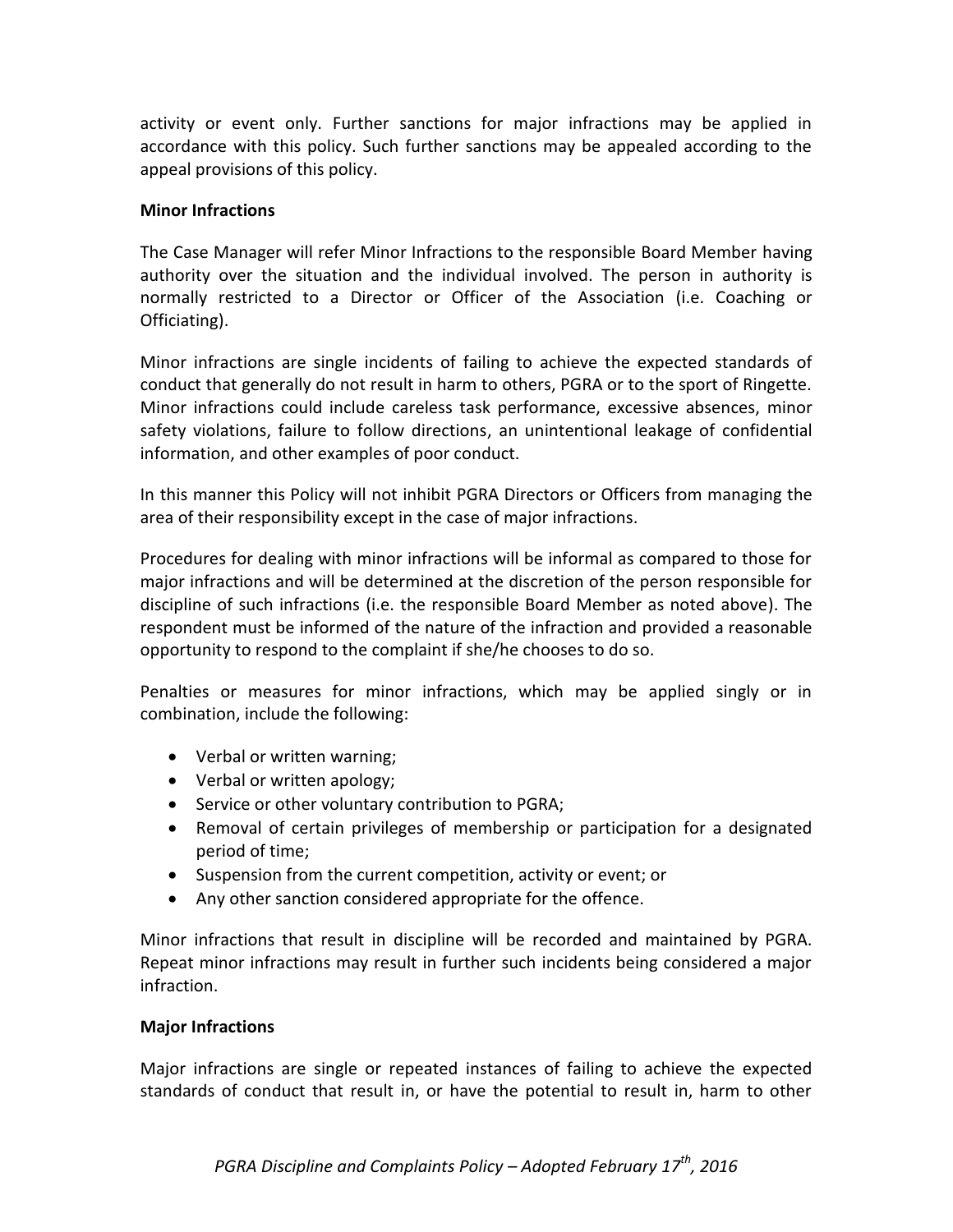persons, to PGRA or to the sport of Ringette.

Examples of major infractions include, but are not limited to:

- Repeated Minor Infractions;
- Intentionally damaging PGRA property or improperly handling PGRA property or funds;
- Physical abuse;
- Pranks, jokes or other activities that endanger the safety of others, including without limitation hazing;
- Intentional contravention of the Association bylaws, policies, or rules and regulations;
- Violation of the applicable Code(s) of Conduct;
- A specific incident of behaviour that would be considered unethical to a reasonable observer and disadvantages or marginalizes a Member or group of Members;
- Conduct that intentionally damages the image, credibility, or reputation of an individual, PGRA, or the sport of Ringette;
- Behaviour that constitutes harassment, sexual harassment, or sexual misconduct; or
- Abusive use of alcohol, any use or possession of alcohol by minors, or use or possession of illegal drugs and narcotics.

An appropriate person (i.e. Director of Coaching, Director of Officiating, etc.) having authority may deal with Major Infractions occurring within competition immediately if necessary and in consultation with the PGRA President or Vice-President. In such situations, disciplinary sanctions will be for the duration of the competition, training, activity or event only. Further sanctions for major infractions may be applied in accordance with this policy. Such further sanctions may be appealed according to the appeal provisions of this policy.

The Case Manager will apply the appropriate sanctions after reviewing the facts of the case. The Case Manager's written decision, with reasons, will be distributed to all parties and the PGRA Board. The outcome may be released publicly, but written materials will remain confidential.

The Case Manager will apply appropriate sanctions for Major Infractions without requiring formation of a Panel when the Case Manager determines in her/his sole discretion that:

- Appropriate sanctions for similar infractions have been established by past decisions; or
- The infraction requiring discipline is straightforward and appropriate sanctions are easily determined.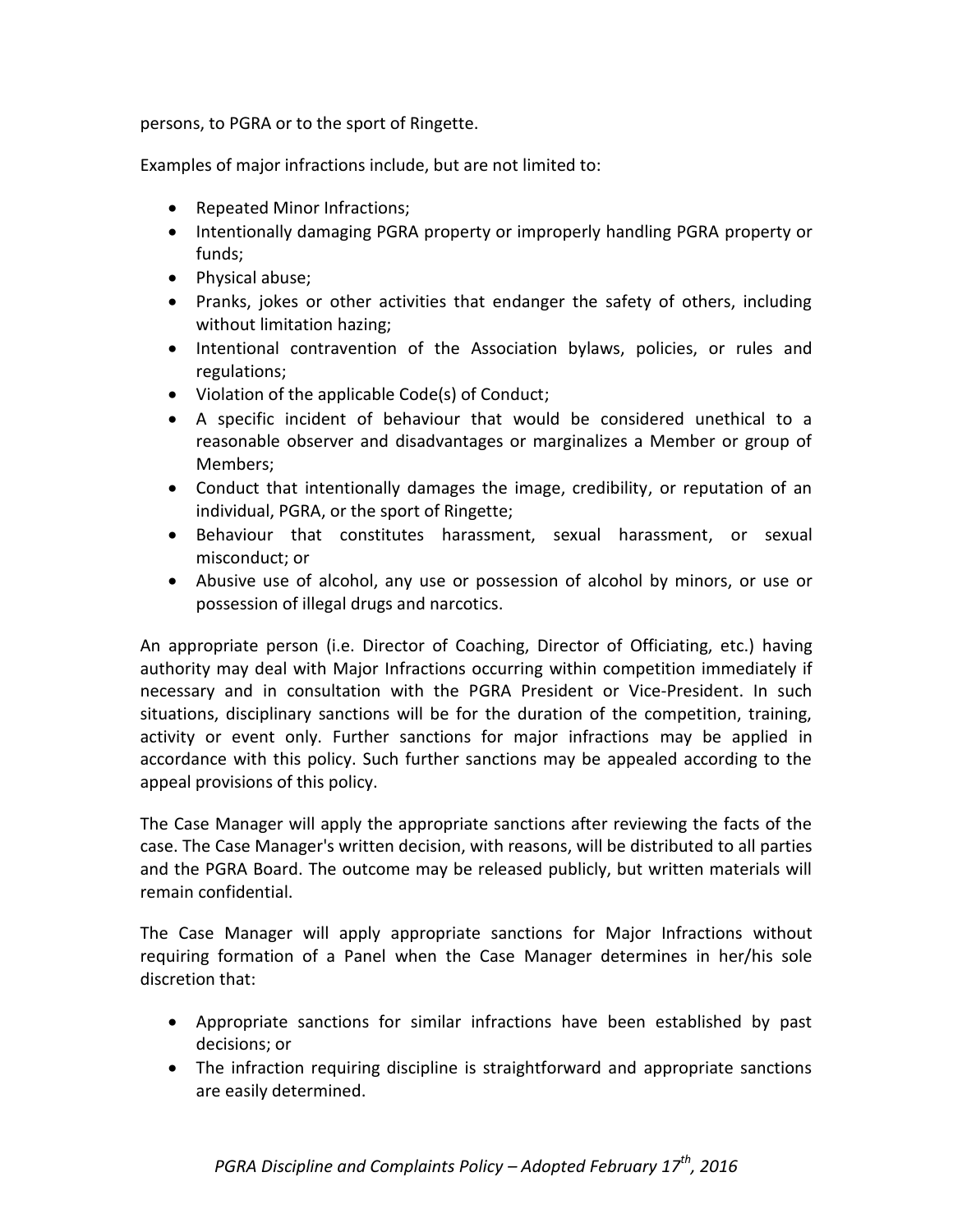## **Procedure for Major Infraction Hearing by Panel**

Complaints for major infractions will require a hearing before a panel when, at the Case Manager's sole discretion, it is decided that:

- The Major Infraction is particularly serious and contentious, and support in determining and reviewing the facts is advisable;
- The infraction may lead to the expulsion of a member; or
- The infraction may lead to a Player, Coach, Assistant Coach, or Official being disqualified from competition for a period exceeding 10 days.

A Panel so appointed will consist of three (3) persons appointed by the Case Manager's sole discretion to hear and decide the complaint. The Case Manager will appoint one of the Panel's members to serve as the Chair. The Panel shall consist of at least one (1) person who is a Director or Officer of the Association, and at least one (1) person that is not a current Member of the association and who has substantial experience in local organized sport. Panel members must not have been a participant in the incident in question, nor have a conflict of interest with the result of the matter.

The Case Manager will determine the format of the hearing, which may involve an oral hearing in person, an oral hearing by telephone, web conference or other appropriate electronic means, a hearing based on written submissions, or a combination of these methods.

The hearing will be governed by the procedures that the Case Manager and the Panel Chair deem appropriate in the circumstances, provided that:

- The Parties will be given minimum seven (7) days notice of the day, time and place of the hearing to be scheduled, where possible, that the parties are not required to take time from their employment to participate;
- Copies of any written documents which the parties wish to have the panel consider will be provided to all Parties in advance of the hearing;
- The Parties may be accompanied by a representative, adviser or legal counsel at their own expense; and
- The Panel may request that any other individual participate and give evidence at the hearing.

Decisions will be by majority vote of the Panel members. The Case Manager will provide administrative and logistical support, but does not vote on the Panel.

After hearing the matter, the Panel will determine whether an infraction has occurred and, if so, what appropriate sanction will be imposed. The Panel's written decision, with reasons, will be distributed to all parties, the Case Manager, and PGRA Board.

The Respondent may waive the hearing, in which case the Panel will determine the